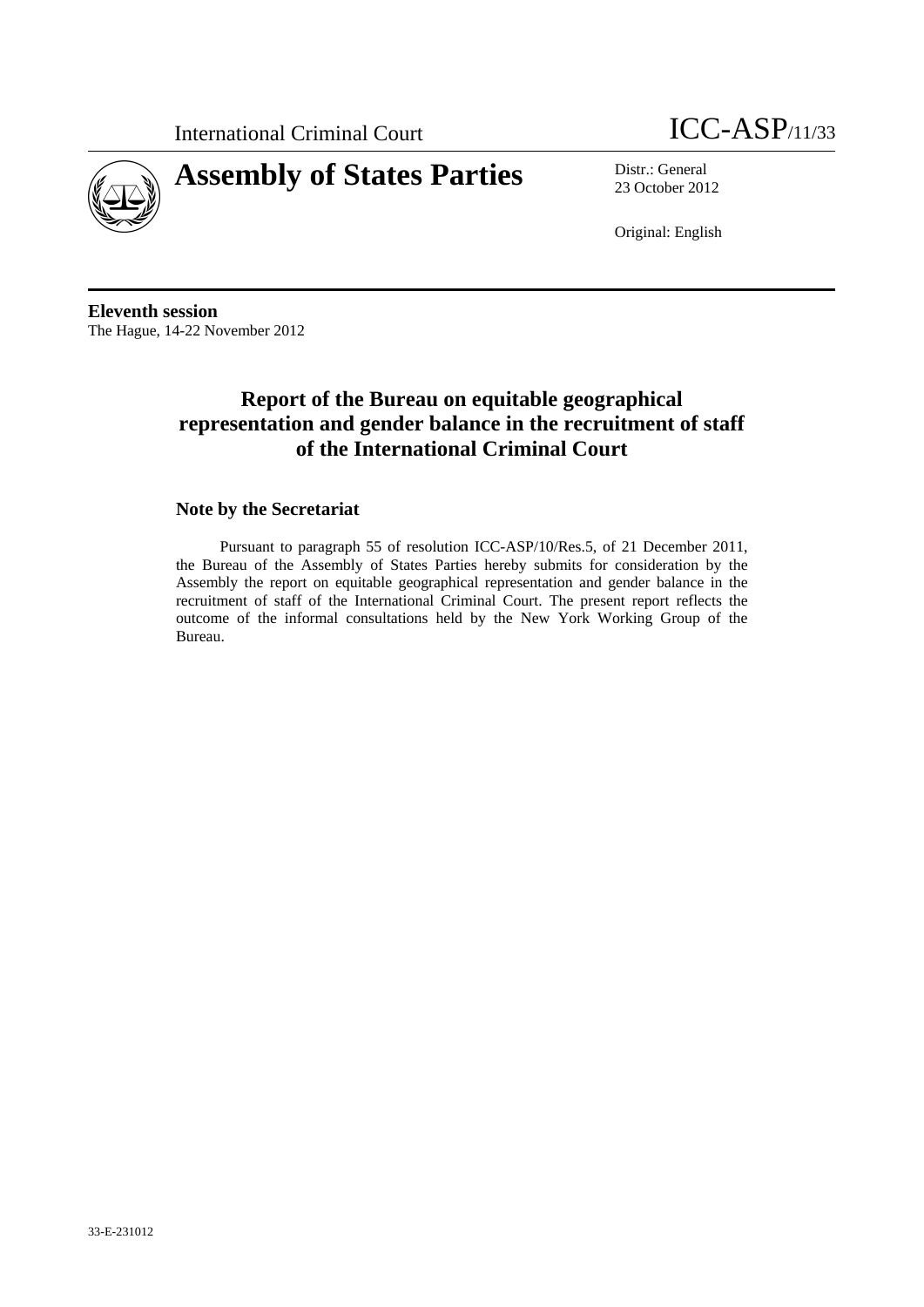## **I. Introduction**

1. The report of the Bureau on the equitable geographical representation and gender balance in the recruitment of staff of the International Criminal Court ("the Court")<sup>1</sup> was considered by the Assembly of States Parties ("the Assembly") on 21 December 2011. The Assembly endorsed the recommendations contained therein and recommended that the Bureau "continue to engage with the Court to identify ways to improve equitable geographical representation and increase the recruitment and retention of women in higher level professional posts, without prejudice to any future discussions on the suitability, or otherwise, of the current model, as well as to remain seized of the issue of geographical representation and gender balance and to report thereon to the tenth session of the Assembly."<sup>2</sup>

2. The facilitator, Ms. Gina Guillén-Grillo (Costa Rica), convened an informal consultation on the issue of geographical representation and gender balance in the recruitment of staff, on 5 October 2012.

3. At its meeting, the Working Group considered the informal Human Resources standard statistics, dated 31 March 2012, submitted by the Court,<sup>3</sup> and submitted to the Committee on Budget and Finance in August 2012, as well as the subsequent recommendations of the Committee on Budget and Finance in this regard.

4. The Working Group prepared a draft provision for inclusion in the omnibus resolution (annex).

### **II. Findings**

5. Statistics provided, as at 31 March 2012, show that female staff comprise 49.5 per cent of the Court's professional staff, while male staff comprise 50.5 per cent.

6. The most recent data illustrates that 187 males and 179 females are among the Professional and Director levels of staff, including elected officials and language staff.<sup>5</sup>

7. The staff at the Professional and Director levels consists of 324, excluding 38 language staff, positions of which 60.7 percent belong to the same region. The statistics provided by the Court reveal that, as at 31 March 2012, out of 324 professionals, 55 come from Africa, 21 from the Asia-Pacific Group, 23 from Eastern Europe, 29 from the Group of Latin American and Caribbean States (GRULAC) and 196 from the Group of Western European and Other States (WEOG).

8. Based on the current number of States Parties to the Rome Statute, the Court projects to recruit 12.96 per cent of its staff from Africa, 18.26 per cent from Asia, 8.35 per cent from Eastern Europe, 14.52 per cent from Latin America and the Caribbean (GRULAC), and 45.91 per cent from Western European other States (WEOG).

 $1$  ICC-ASP/10/35.

<sup>2</sup> *Official Records of the Assembly of States Parties to the Rome Statute of the International Criminal Court, Tenth session, ,New York, 12 – 21 December 2011* (ICC-ASP/10/20), vol. I, part III, ICC-ASP/10/Res.5, para. 55.

<sup>3</sup> ICC-ASP/11/5, annex II.

<sup>4</sup> Ibid.

 $<sup>5</sup>$  Ibid.</sup>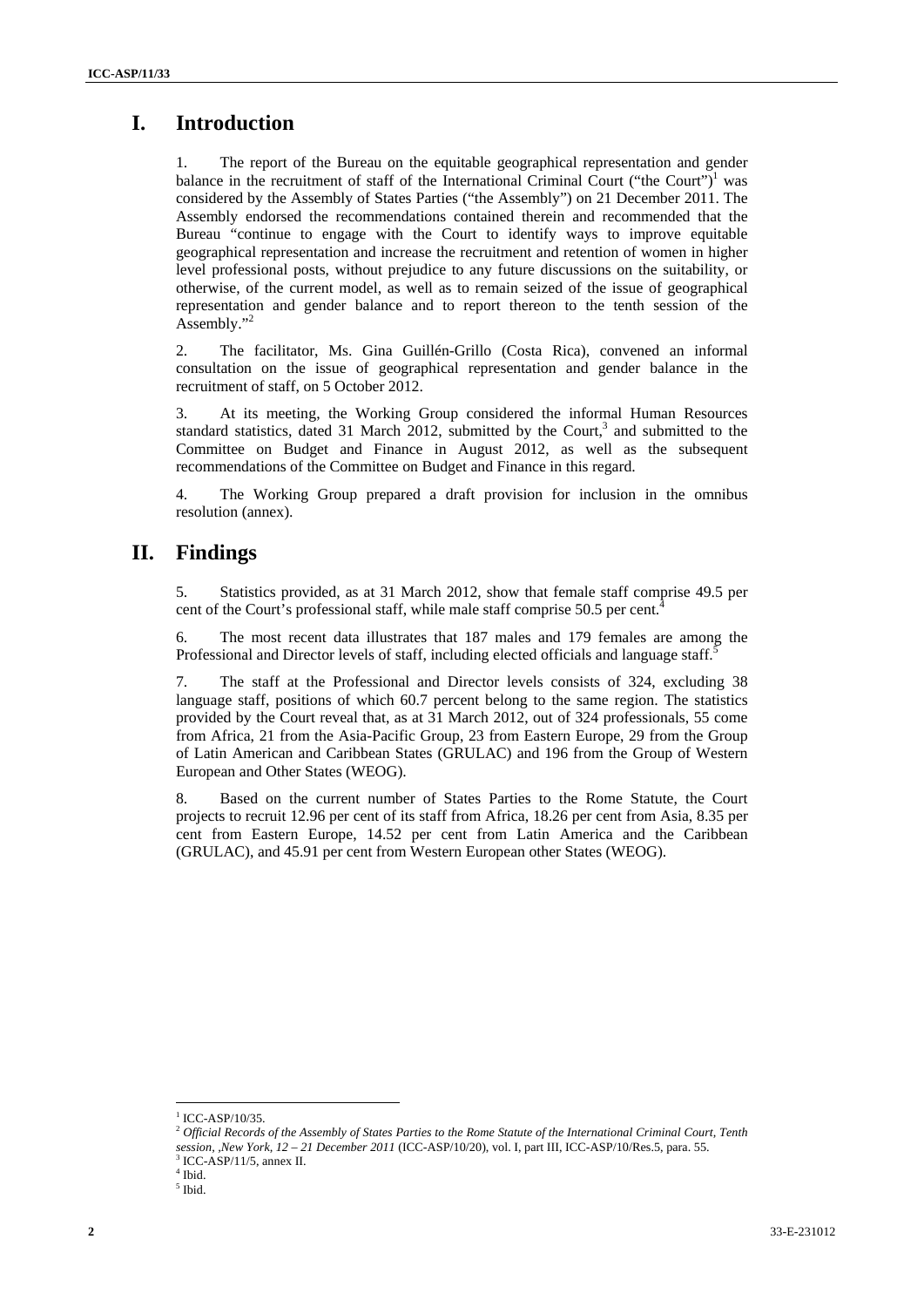### **III. Recommendations**

- 1. All post levels at the Court should reflect equitable geographical representation and gender balance.
- 2. The Court should continue to build on the progresses it has made in the recruitment of female staff, particularly at senior levels.
- 3. Vacancy announcements should also be circulated to Permanent Missions to the United Nations in New York, to the national Focal Points and to Embassies in The Hague.
- 4. Employment opportunities should be presented in a more user-friendly manner on the webpage of the International Criminal Court.
- 5. Vacancy announcements that are circulated via periodicals and publications should be included in periodicals and publications that have circulation in States that are underrepresented or not represented at the Court, including in domestic periodicals and publications of those States.
- 6. The Court should provide information on whether the recruitment of consultants, who are not staff of the Court, takes into account equitable geographical representation and gender balance.
- 7. The Court should review and improve all personnel policies and procedures. These rules and procedures should be consolidated into a Human Resources Management Manual to be used as a main reference source by all programs covering GTAs, consultants and others.<sup>6</sup>
- 8. The Court should be given a timeframe of one year within which to address some of the outstanding issues on the subject, including a full account of costs, benefits, problems and prospects related to all forms of recruitment activities, and report thereon to the Assembly of States Parties at its twelfth session.

<sup>6</sup> *Official Records …Tenth session… 2012* (ICC-ASP/10/20), vol. II, part B.1. para. 65...